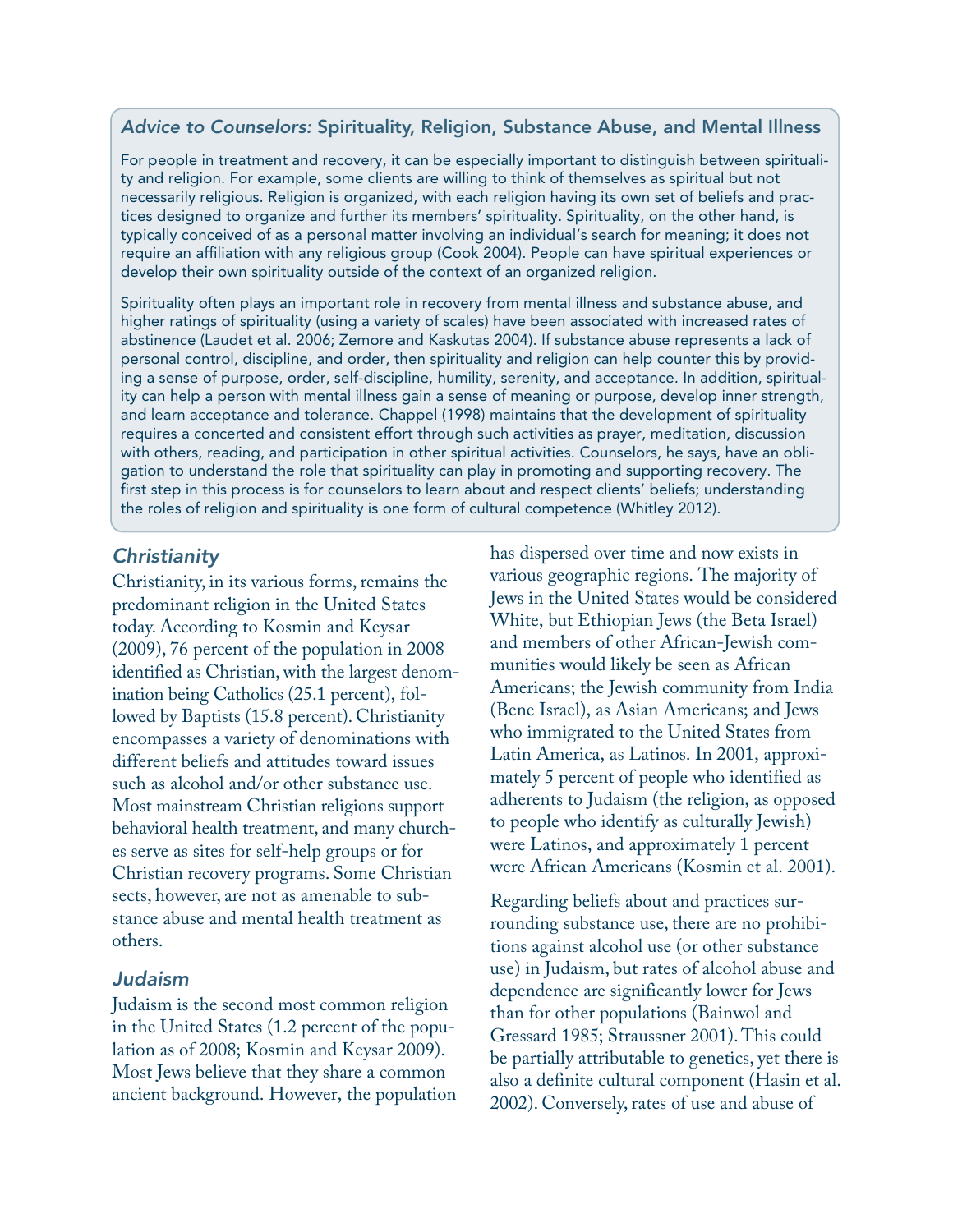other substances are about the same or slightly higher for Jews in the United States compared with other populations (Straussner 2001). Because some Jewish people will feel uncomfortable in 12-Step groups that meet in churches and are largely Christian in composition, mutual-help groups designed specifically for Jewish people have been developed. The largest of these is Jewish Alcoholics, Chemically Dependent Persons and Significant Others (see http://www.jbfcs.org/programsservices/jewish-community-services-2/jacs/ for more information). Other Jewish people in recovery may prefer participating in secular self-help programs (Straussner 2001). Most Jewish people support behavioral health treatment.

## *Islam*

In 2008, roughly 1.3 million people identified as Muslims in the United States, making it the third most common religion (Kosmin and Keysar 2009). Many Americans assume that all Arabs are Muslim, but the majority of Arab Americans are Christian; Muslims can come from any ethnic background (Abudabbeh and Hamid 2001). Islam is the most ethnically diverse religion in America, with a membership that is 15 percent White, 27 percent Black, 34 percent Asian, and 10 percent Latino (Kosmin et al. 2001).

Attitudes of Muslims toward mental illness and seeking formal mental health services are likely to be affected by cultural and religious beliefs about mental health problems, knowledge and familiarity with formal services, perceived societal prejudice, and the use of informal indigenous resources (Aloud 2004). Attitudes toward substance use, abuse, and treatment will likely be shaped by Islam's prohibition of the use of alcohol and other intoxicants. Many Muslim countries have harsh penalties for the use of alcohol and other drugs. For these reasons, Muslims

appear to have low rates of substance use disorders. Despite there being no current data regarding levels of alcohol and other substance use among Muslim immigrants in the United States, Cochrane and Bal (1990) found that, in a comparison of Sikh, Hindu, Muslim, and White (probably Christian) men in a British community, Muslims by far drank the least, yet those Muslims who consumed the most alcohol experienced a greater number of alcoholrelated problems on average. High levels of alcohol consumption among Muslims who do drink could be related to feelings of guilt and shame about their behavior, thus potentially leading to further abuse and avoidance of seeking substance abuse treatment when problems arise (Abudabbeh and Hamid 2001).

## *Buddhism*

In 2008, about 1.2 million Buddhists were living in the United States (Kosmin and Keysar 2009). In 2001, according to Kosmin et al (2001), the majority of Buddhists were Asian Americans (61 percent), but a significant number of White Americans have embraced the religion (they make up 32 percent of Buddhists in the United States), as have African Americans (4 percent) and Latinos (2 percent). In China and Japan, Buddhism is often combined with other religious traditions, such as Taoism or Shintoism, and some immigrants from those countries combine the beliefs and practices of those religions with Buddhism.

Buddhists believe that the choices made in each life create karma that influences the next life and can affect behavior (McLaughlin and Braun 1998). The Fifth Precept of Buddhism is not to use intoxicating substances, and thus, the expectation for devout believers is that they will not use alcohol or other substances of abuse (Assanangkornchai et al. 2002). In the United States, no specific substance abuse treatment programs specialize in treating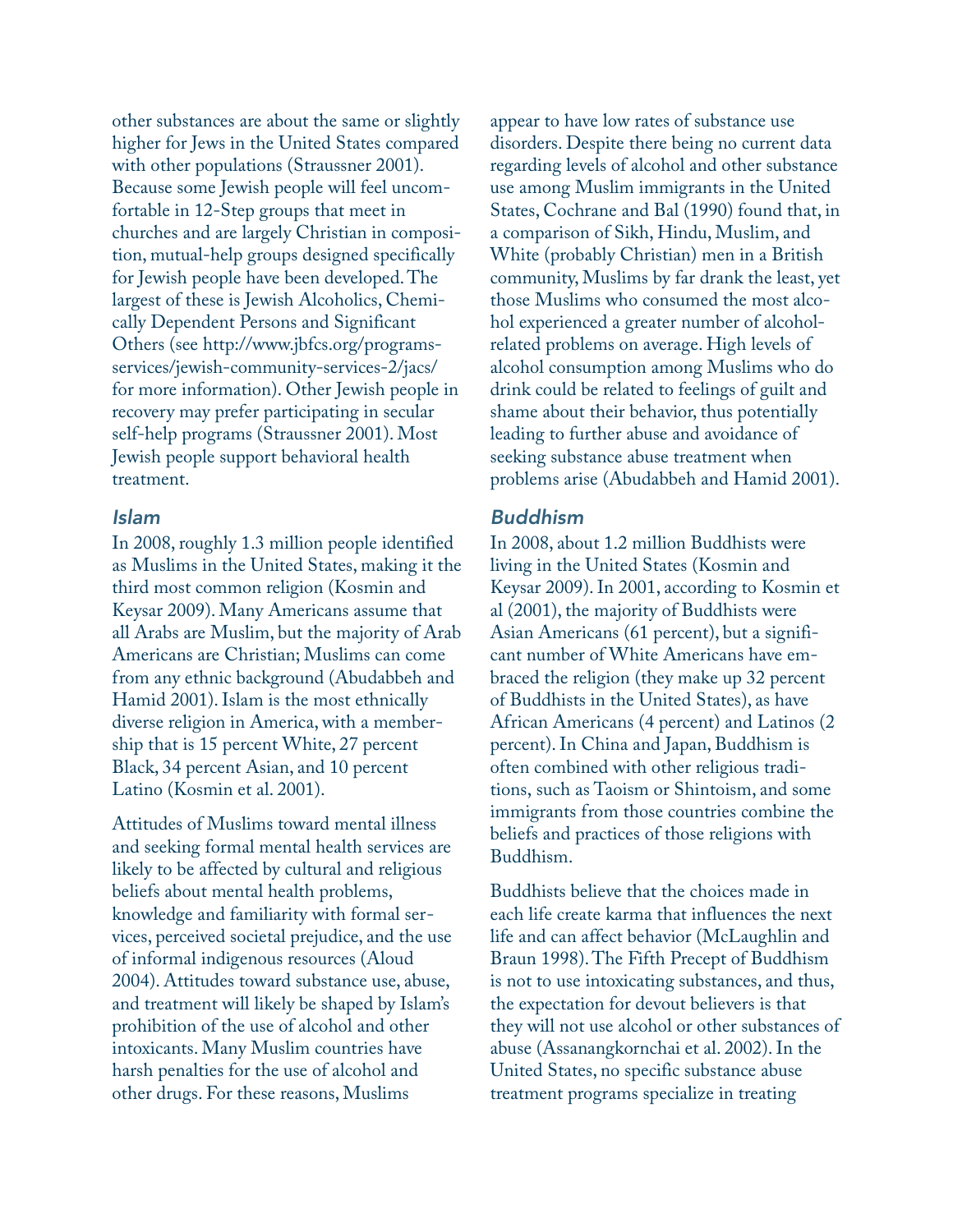Buddhist clients. Buddhist substance abuse and mental health treatment programs do exist in other countries (e.g., Thailand) and report high outcome rates (70 percent) using culturally specific practices (e.g., herbal saunas) and religious practices (Barrett 1997).

## As You Proceed

This chapter has established the foundation and rationale of this TIP; reviewed the core concepts, models, and terminology of cultural competence; and provided an overview of factors that are common among diverse racial, ethnic, and cultural groups. As you proceed, be aware that diversity occurs not only across racially and ethnically diverse groups, but

within each group as well—there are cultures within cultures. Clinicians and organizations need to develop skills to create an environment that is responsive to the unique attributes and experiences of each client, as outlined earlier in this chapter in the "What Are the Cross-Cutting Factors in Race, Ethnicity, and Culture?" section. As you read this TIP, remember that many cross-cutting factors influence the counselor–client relationship, the client's presentation and identification of problems, the selection and interpretation of screening and assessment tools, the client's responsiveness to specific clinical services, and the effectiveness of program delivery and organizational structure and planning.